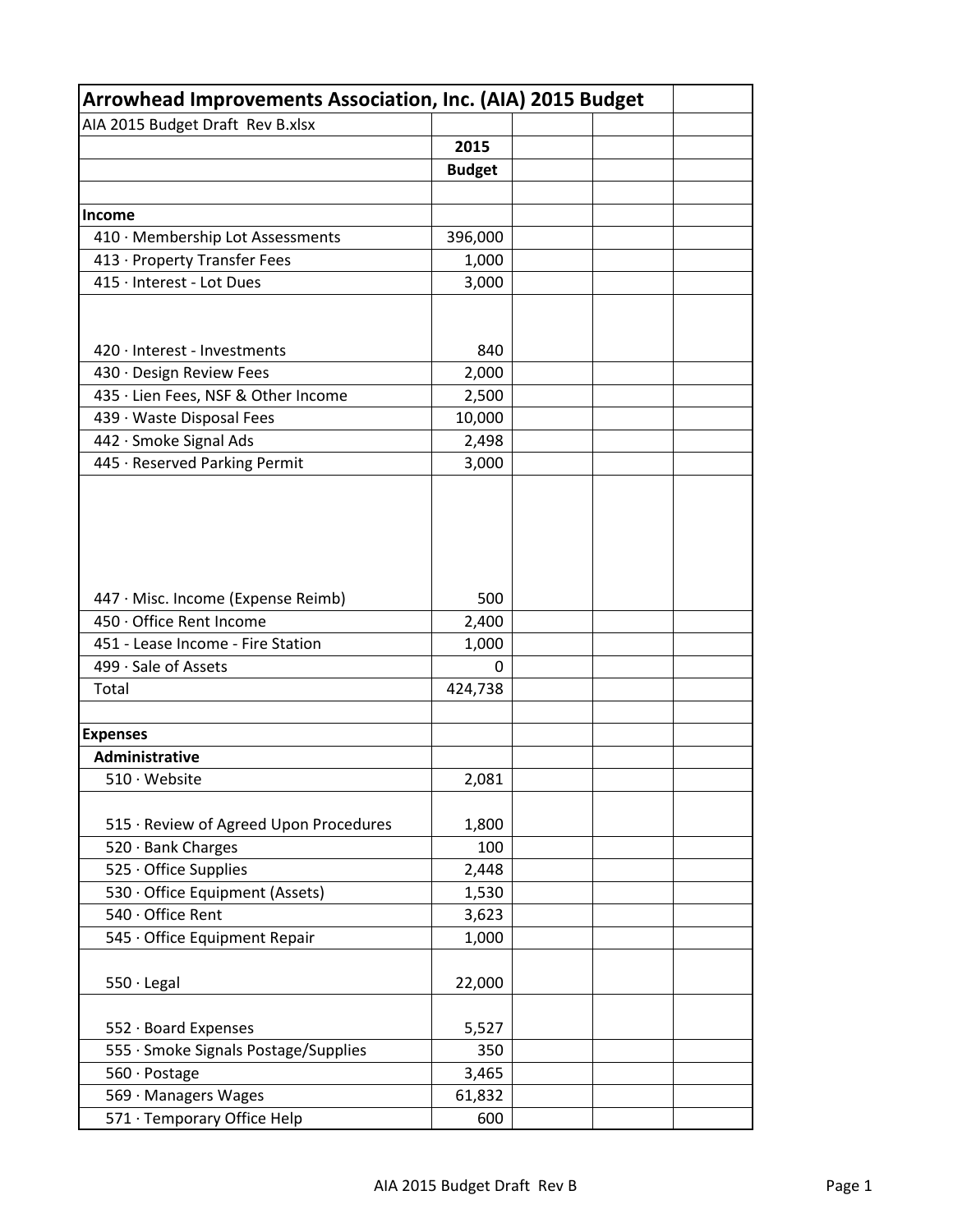|                                        | 2015          |  |
|----------------------------------------|---------------|--|
|                                        | <b>Budget</b> |  |
|                                        |               |  |
| 572 · Employee Benefits                | 21,255        |  |
|                                        |               |  |
| 573 · Office Education                 | 1,200         |  |
| 575 · Mileage Expense                  | 350           |  |
|                                        |               |  |
| 580 · Telephone                        | 1,512         |  |
| 593 · Design Review Supplies/Expense   | 100           |  |
| 595 · Arrowhead Awareness Committee    | $\Omega$      |  |
| 599 · Software Maintenance             | 1,544         |  |
| Total                                  | 132,316       |  |
|                                        |               |  |
| <b>Utilities</b>                       |               |  |
| 601 · Electric (Equipment Building)    | 5,881         |  |
| 604 · Propane (Equip Building)         | 3,000         |  |
| 609 · Water - Equipment Building       | 734           |  |
| Total                                  | 9,615         |  |
|                                        |               |  |
| <b>Operations</b>                      |               |  |
| 610 · Heavy Equipment -Payroll         | 50,000        |  |
| 612 · Heavy Equipment - Fuel           | 25,000        |  |
| 615 · Heavy Equip - Licenses/Permits   | 1,632         |  |
| 616 · Heavy Equipment Telephone        | 630           |  |
| 618 · Heavy Equip - Repairs & Maint    | 10,000        |  |
| 630 · Arrowhead Patrol (AP) Payroll    | 32,543        |  |
| 635 · AP Supplies & Equipment          | 2,576         |  |
| 640 · AP Training                      | 490           |  |
| 643 · AP Telephone                     | 1,188         |  |
| 645 · AP Uniforms                      | 408           |  |
| 649 · AP Licenses/Permits              | 428           |  |
| 655 · AP Vehicle Repairs/Maint         | 4,725         |  |
|                                        |               |  |
|                                        |               |  |
|                                        |               |  |
|                                        |               |  |
| 660 - AP Snowmobile                    | 0             |  |
| 670 · Corral Lease                     | 1,300         |  |
|                                        |               |  |
| 672 · Waste Disposal                   | 5,000         |  |
| 680 - Fire Dept - Repair & Maintenance | 1,000         |  |
|                                        |               |  |
| 681 - Firehouse Utilities              | 2,200         |  |
|                                        |               |  |
| 695 - Forest Health                    | 4,800         |  |